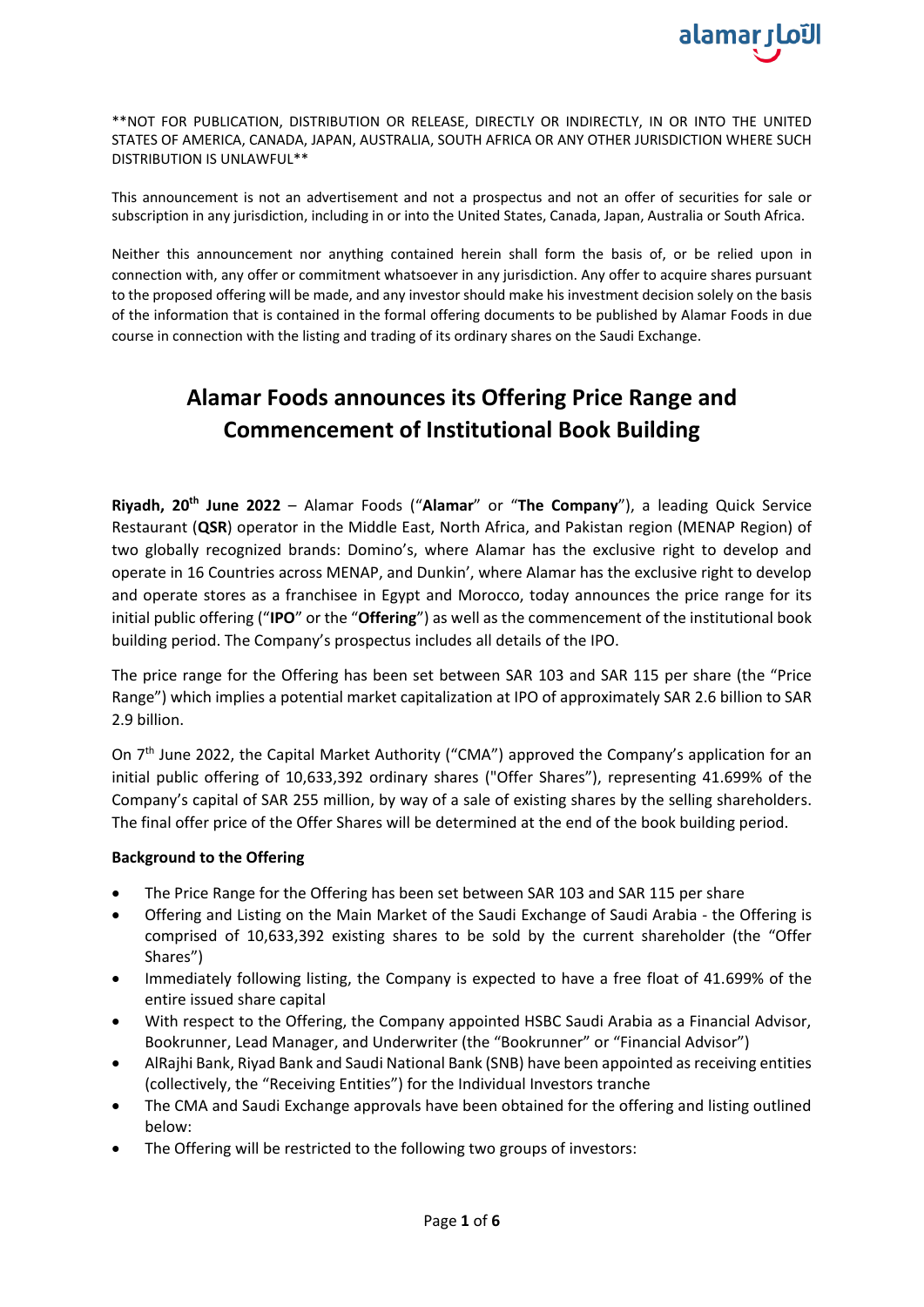

- o **Tranche (A):** Participating Parties: this tranche comprises the parties entitled to participate in the book building process as specified under the Instructions for Book Building Process and Allocation Method in Initial Public Offerings (the "Book Building Instructions") issued by the Capital Market Authority ("CMA") Board pursuant to Resolution No. 2.94-2016 dated 15/10/1437H (corresponding to 20/07/2016G), as amended by CMA Board Resolution No. 3-102-2019 dated 18/01/1441H (corresponding to 17/09/2019G) (collectively the "Participating Parties"). The number of Offer Shares to be provisionally allocated to Participating Parties is 10,633,392 Offer Shares, representing 100% of the total Offer Shares. Final allocation of the Offer Shares will be made after the end of the subscription period for Individual Investors. In the event that Individual Investors (as defined in Tranche B below) subscribe for the Offer Shares allocated thereto, the Bookrunner shall have the right to reduce the number of shares allocated to Participating Parties to a minimum of 9,570,053 Offer Shares, representing 90% of the total Offer Shares.
- o **Tranche (B):** Individual Investors: this tranche comprises Saudi Arabian natural persons, including any Saudi female divorcee or widow with minor children from a marriage to a non-Saudi, who can subscribe under their names for her own benefit, on the condition that she proves that she is a divorcee or widow and the mother of her minor children, in addition to any non-Saudi natural person who is resident in the Kingdom or any GCC natural persons, provided they have a bank account with one of the Receiving Entities and are allowed to open an investment account (collectively, the "Individual Investors" and each an "Individual Investor," and together with Participating Parties "Subscribers"). Subscription of a person in the name of his divorcee shall be deemed invalid, and if a transaction of this nature is proved to have occurred, the law shall be enforced against such person. If a duplicate subscription is made, the second subscription will be considered void and only the first subscription will be accepted. A maximum of 1,063,339 Offer Shares, representing 10% of the total Offer Shares, will be allocated to Individual Investors, provided that Participating Parties subscribe to all the Offer Shares allocated thereto. In the event that Individual Investors subscribe for all the Offer Shares allocated thereto, the Bookrunner shall have the right to reduce the number of shares allocated to Individual Investors in proportion to the number of Offer Shares subscribed for thereby.
- The offer of Offer Shares to Institutional Investors will be made as follows:
	- Institutional Investors registered in the Kingdom may submit a Bid Form or may apply for subscription with the Bookrunners via email during the Book-Building Period to be made available by the Bookrunners. In all cases, Institutional Investors registered in the Kingdom must complete the Institutional Investors Subscription Form after the allocation of Offer Shares based on the number of Offer Shares allocated to them.
	- o Institutional Investors not registered in the Kingdom may apply for subscription with the Bookrunners via telephone or email, and will have to complete and sign a Bid Form. Institutional Investors not registered in the Kingdom must complete the Subscription Form for Participating Parties after the allocation of Offer Shares based on the number of Offer Shares allocated to them.
- The offer of Offer Shares to Individual Subscribers will be made as follows:
	- Individual Subscribers are required to fill and submit a Retail Subscription Form. Individual Subscribers who have participated in recent initial public offerings in the Kingdom can also subscribe through the internet, telephone banking or automated teller machines ("ATMs") of any of the Receiving Agents branches that offer any or all such services to its customers, provided that the following requirements are satisfied: (i) the Retail Investor must have a bank account at a Receiving Agent which offers such services and (ii) there have been no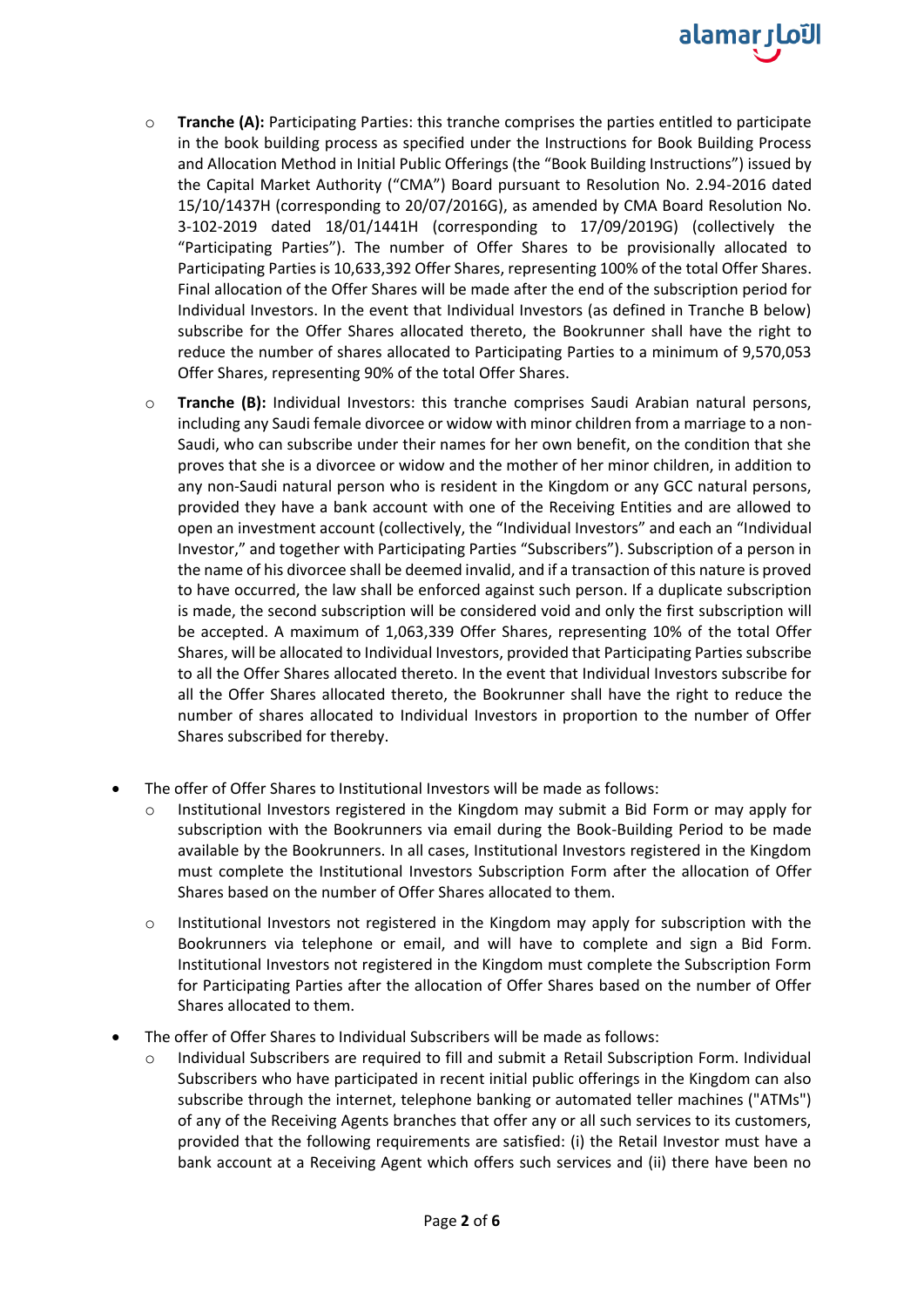

changes in the personal information or data of the Individual Subscriber since such person's subscription in the last initial public offering.

## **Key Offering Timeline:**

| <b>Event</b>                                                              | Date                                                                                                                                                                                                                               |  |
|---------------------------------------------------------------------------|------------------------------------------------------------------------------------------------------------------------------------------------------------------------------------------------------------------------------------|--|
| Bidding and Book-Building Period for<br><b>Participating Parties</b>      | 20 June 2022 - 27 June 2022 (until 03:00 PM<br>KSA)                                                                                                                                                                                |  |
| Subscription Period for Individual Investors                              | 20 July 2022 - 21 July 2022                                                                                                                                                                                                        |  |
| Announcement of Final Offer Shares Allotment                              | No later than 26 July 2022                                                                                                                                                                                                         |  |
| Refund of Excess Subscription Amounts (if any)                            | No later than 26 July 2022                                                                                                                                                                                                         |  |
| Expected Start Date of Trading of the<br>Company's Shares on the Exchange | Trading of the Company's Shares on the<br>Exchange is expected to commence after all<br>relevant regulatory requirements are satisfied.<br>Trading will be announced through the Saudi<br>Exchange website (www.saudiexchange.sa). |  |

For more information on the prospectus, please visit the Capital Market Authority website [www.cma.org.sa,](http://www.cma.org.sa/) and Alamar Foods' website on [www.alamar.com.](http://www.alamar.com/)

## **- ENDS -**

## **About Alamar Foods and its franchise companies**

#### **Alamar Foods**

Alamar is a Saudi-based leading Quick Service Restaurant (QSR) operator in the Middle East, North Africa, and Pakistan (MENAP Region) of two globally recognized brands: Domino's, where Alamar has the exclusive right to develop and operate in 16 Countries across MENAP, and Dunkin', where Alamar has the exclusive right to develop and operate stores as a franchisee in Egypt and Morocco.

Alamar has a solid position in the MENAP Region's QSR industry and is a rapidly expanding & diversifying food & beverage group.

From its strategically located headquarters in Saudi Arabia, it has built over the last three decades a solid platform as the exclusive developer and operator of Domino's in the MENAP region and Dunkin' in Egypt and Morocco. Today, it operates over 520 Domino's stores across 11 countries throughout MENAP and over 40 Dunkin' stores in Egypt and Morocco.

The group employs a multicultural workforce of over 4,500 persons from 31 nationalities.

#### **Domino's**

Founded in 1960, Domino's Pizza is the largest pizza company in the world, with a significant business in both delivery and carryout pizza. It ranks among the world's top public restaurant brands with a global enterprise of more than 18,700 stores in over 90 markets. Domino's had global retail sales of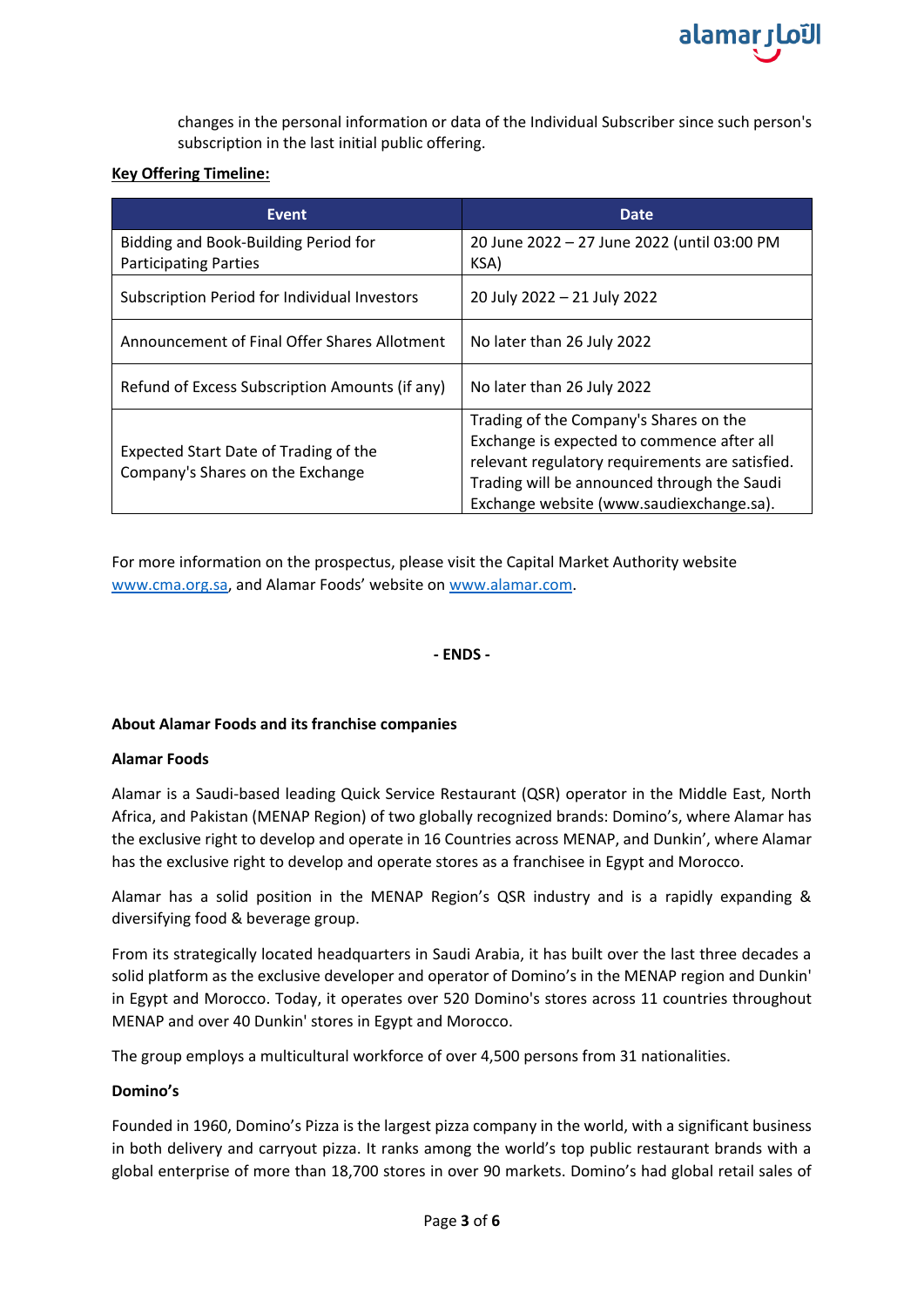nearly \$17.8 billion in 2021, with over \$8.6 billion in the U.S. and over \$9.1 billion internationally. Emphasis on technology innovation helped Domino's achieve more than half of all global retail sales in 2021 from digital channels.

## **Dunkin'**

Founded in 1950, Dunkin' is a global favorite all-day, everyday stop for coffee and baked goods. Dunkin' is a market leader in the hot regular/decaf/flavored coffee, iced regular/decaf/flavored coffee, donut, bagel, and muffin categories. Dunkin' has earned a No. 1 ranking for customer loyalty in the coffee category by Brand Keys for 15 years running. The company has more than 12,600 franchised restaurants in 40 countries worldwide. Dunkin' is part of the Inspire Brands family of restaurants. For more information, visit [www.DunkinDonuts.com](http://www.dunkindonuts.com/) and [www.InspireBrands.com.](http://www.inspirebrands.com/)

# **Contact details**

| Company           | <b>Name</b>       | Email                        | Role                                                                |
|-------------------|-------------------|------------------------------|---------------------------------------------------------------------|
| <b>HSBC</b>       | Mohammed Fannouch | AlamarIPO@hsbcsa.com         | Managing Director,<br>Head of Investment<br><b>Banking Advisory</b> |
| <b>FGS Global</b> | Michael Hylton    | Michael.hylton@fgsglobal.com | <b>Communication Advisor</b><br>(Media enquiries)                   |

# **Disclaimer**

The information contained in this announcement is for background purposes only and does not purport to be full or complete. No reliance may be placed by any person for any purpose on the information contained in this announcement or its accuracy, fairness or completeness. The information in this announcement is subject to change. Neither the Company nor the Financial Advisors or their respective affiliates undertake to provide the recipient of this announcement with any additional information, or to update this announcement or to correct any inaccuracies, and the distribution of this announcement shall not be deemed to be any form of commitment on the part of the Company or the Financial Advisors to proceed with the Offering or any transaction or arrangement referred to therein. The contents of this announcement are not to be construed as legal, financial or tax advice.

The distribution of this announcement may be restricted by law in certain jurisdictions and persons into whose possession any document or other information referred to herein comes should inform themselves about and observe any such restriction. Any failure to comply with these restrictions may constitute a violation of the securities laws of any such jurisdiction.

This announcement is not an offer for sale of securities of the Company, directly or indirectly, in or into the United States. The Offer Shares may not be offered or sold in the United States unless registered under the US Securities Act of 1933, as amended (the "**Securities Act**"), or offered in a transaction exempt from, or not subject to, the registration requirements of the Securities Act. The Company has not registered and does not intend to register any portion of the Offer Shares under the Securities Act or the laws of any state in the United States or to conduct a public offering of any securities in the United States. Copies of this announcement are not being, and may not be, distributed, forwarded or otherwise sent, directly or indirectly, in or into the United States.

This announcement does not contain or constitute an offer of, or the solicitation of an offer to buy, the Offer Shares to any person in the United States, Australia, Canada, South Africa or Japan or in any jurisdiction to whom or in which such offer or solicitation is unlawful. The offer and sale of the Offer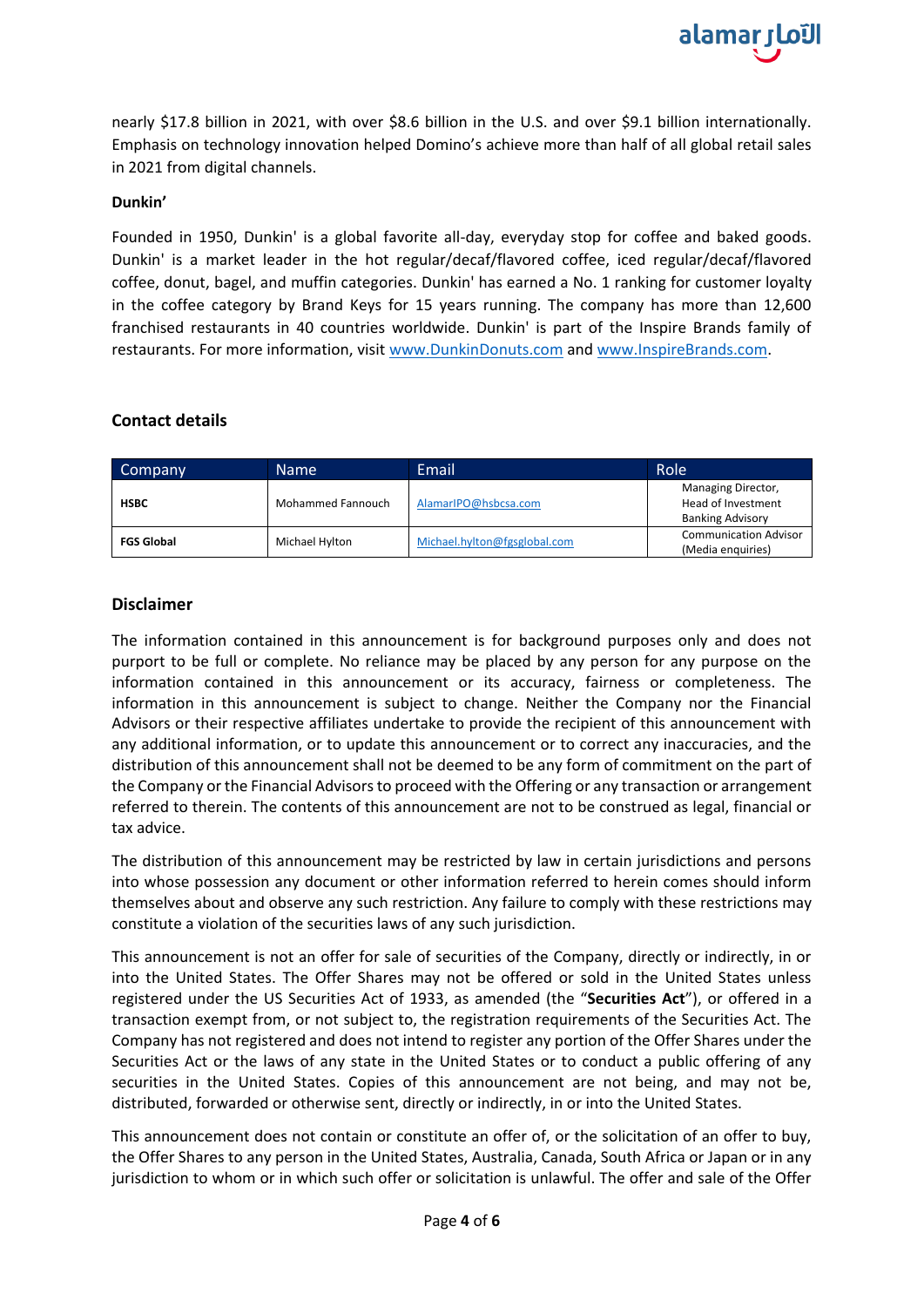

Shares has not been and will not be registered under the applicable securities laws of Australia, Canada, South Africa or Japan. Subject to certain exceptions, the Offer Shares may not be offered or sold in Australia, Canada, South Africa or Japan or to, or for the account or benefit of, any national, resident or citizen of Australia, Canada, South Africa or Japan. There will be no public offer of the Offer Shares in the United States, Australia, Canada, South Africa or Japan.

In the European Economic Area (the "**EEA**"), this communication is only addressed to and directed at persons in member states of the EEA who are "qualified investors" within the meaning of Article 2(e) of Regulation (EU) 2017/1129 (as amended) ("Qualified Investors"). In the United Kingdom, this communication is only addressed to and directed at persons who are "qualified investors" within the meaning of Article 2(e) of Regulation (EU) 2017/1129 (as amended), which forms part of UK law by virtue of the European Union (Withdrawal) Act 2018, who are also: (i) persons having professional experience in matters relating to investments who fall within the definition of "investment professionals" in Article 19(5) of the Financial Services and Markets Act 2000 (Financial Promotion) Order 2005 (the "**Order**"); or (ii) high net worth entities falling within Article 49(2)(a) to (d) of the Order; or (iii) are other persons to whom it may otherwise lawfully be communicated (all such persons referred to in (i), (ii) and (iii) together being "**Relevant Persons**"). This communication must not be acted or relied on (i) in the United Kingdom, by persons who are not Relevant Persons and (ii) in any member state of the EEA by persons who are not Qualified Investors. Any investment activity to which this communication relates (i) in the United Kingdom is available only to, and may be engaged in only with, Relevant Persons; and (ii) in any member state of the EEA is available only to, and may be engaged only with, Qualified Investors.

This announcement is being distributed subject to the provisions of the Rules on the Offer of Securities and Continuing Obligations ("**OSCO Rules**") issued by the CMA, and should not result in any binding undertakings to acquire shares or subscribe in the Offering. This announcement is for information purposes only and under no circumstances shall constitute an offer or invitation, or form the basis for a decision, to invest in any securities of the Company. Neither this announcement nor anything contained herein shall form the basis of, or be relied upon in connection with, any offer or commitment whatsoever in any jurisdiction. Investors may only subscribe in the Offer Shares on the basis of the CMA approved Arabic language prospectus to be issued and published in due course (the "**Local Prospectus**"). The information in this announcement is subject to change. In accordance with Article 33(d) of the OSCO Rules, copies of the Prospectus will, following publication, be available on the websites of the Company at [www.alamar.com,](http://www.alamar.com/) the Saudi Exchange a[t www.saudiexchange.sa,](http://www.saudiexchange.sa/) the CMA a[t www.cma.org.sa](http://www.cma.org.sa/) and each of the Financial Advisors.

This announcement is not an offer document for the purposes of the OSCO Rules and should not be construed as such. The CMA and the Saudi Exchange do not take any responsibility for the contents of this announcement, do not make any representations as to its accuracy or completeness, and expressly disclaim any liability whatsoever for any loss arising from, or incurred in reliance upon, any part of this announcement.

The international offering circular prepared in connection with the Offering (the "**International Offering Circular**") is the sole legally binding document containing information about the Company and the Offering outside of Saudi Arabia. In the event of any discrepancy between this announcement and the Local Prospectus and/or the International Offering Circular, as the case may be, the Local Prospectus and/or the International Offering Circular will prevail.

This announcement may include statements that are, or may be deemed to be, "forward-looking statements". Any forward-looking statements reflect the Company's current view with respect to future events and are subject to risks relating to future events and other risks, uncertainties and assumptions relating to the Company's business, results of operations, financial position, liquidity, prospects, growth or strategies. Many factors could cause the actual results to differ materially from